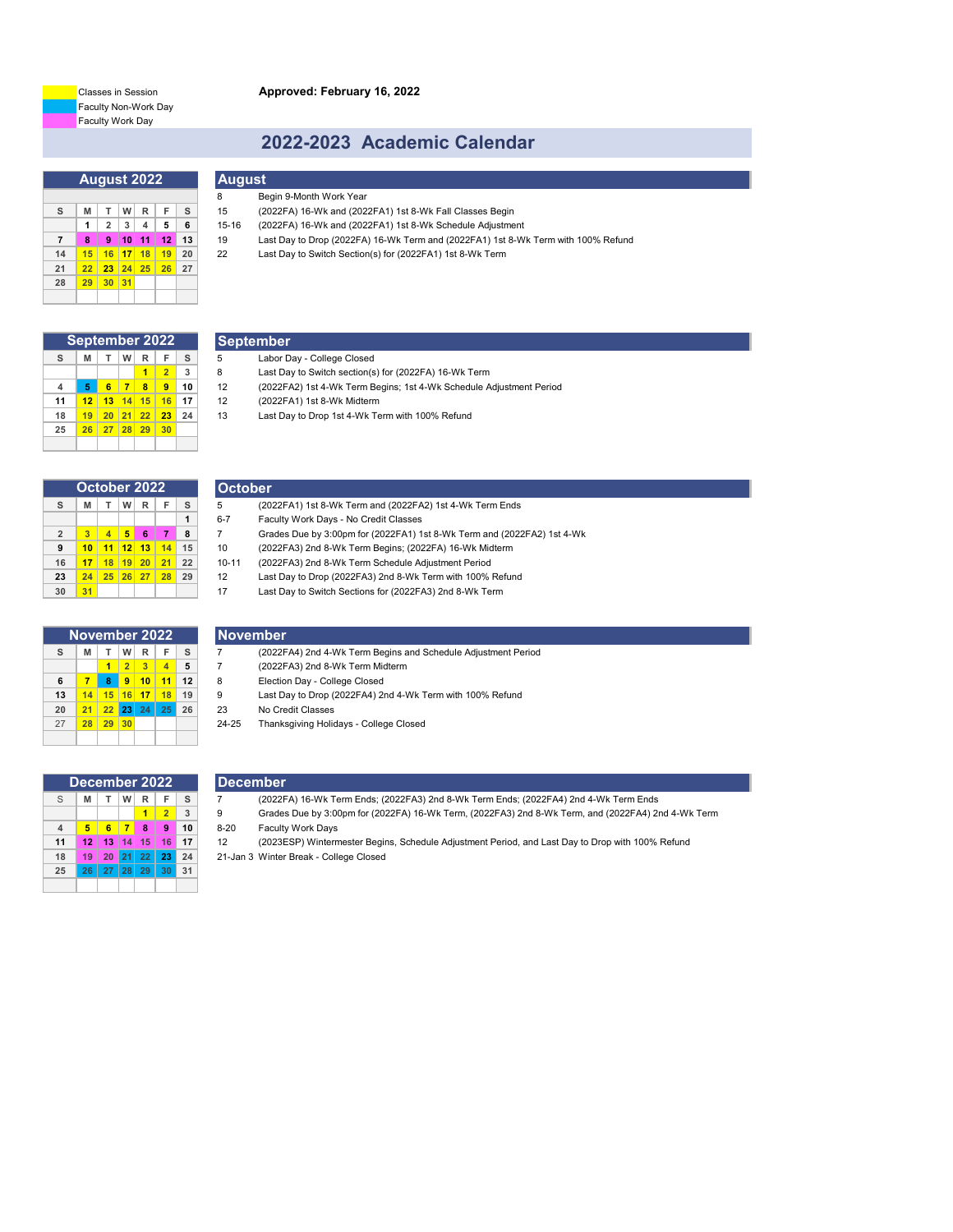

Faculty Non-Work Day Faculty Work Day Classes in Session

|    | <b>January 2023</b> |                |                |            |    |                |
|----|---------------------|----------------|----------------|------------|----|----------------|
| s  | M                   | т              | W              | R          | F  | s              |
| 1  | $\overline{2}$      | $\overline{3}$ | $\overline{4}$ | 5          | 6  | $\overline{7}$ |
| 8  | 9                   | 10             |                | $111$ 12   | 13 | 14             |
| 15 | 16                  | 17             | 18             | 19         | 20 | 21             |
| 22 | 23                  |                |                | $24$ 25 26 | 27 | 28             |
| 29 | 30                  | 31             |                |            |    |                |
|    |                     |                |                |            |    |                |

# **January**

- **S M T W R F S** 6 (2023ESP) Wintermester Ends
- **2 3 4 5 6 7** 8 Grades Due for (2023ESP) Wintermester **9 10 11 12 13 14** 9 (2023SP) 16-Wk Term and (2023SP1) 1st 8-Wk Term Begin

**S M T W R F S** 1 Last Day to Switch Section(s) for (2023SP) 16-Wk Term **2 3 4** 1 (2023SP2) 1st 4-Wk Term Begins and Schedule Adjustment Period **6 7 8 9 10 11** 2 Last Day to Drop (2023SP2) 1st 4-Wk Term with 100% Refund

**20 21 22 23 24 25** 17 Professional Development - No Credit Classes

- 
- **16 17 18 19 20 21** 9-10 (2023SP) 16-Wk Term and (2023SP1) 1st 8-Wk Term Schedule Adjustment Period
- **23 24 25 26 27 28** 13 Last Day to Drop for (2023SP) 16-Wk Term and (2023SP1) 1st 8-Wk Term with 100% Refund
- **30 31** 16 Martin Luther King, Jr. Holiday College Closed
- Last Day to Switch Section(s) for (2023SP1) 1st 8-Wk Term

| <b>February 2023</b> |    |    |    |                |    |                |
|----------------------|----|----|----|----------------|----|----------------|
| S                    | M  | т  | W  | R              | F  | s              |
|                      |    |    | 1  | $\overline{2}$ | 3  | $\overline{4}$ |
| 5                    | 6  | 7  | 8  | 9              | 10 | 11             |
| 12                   | 13 | 14 | 15 | 16             | 17 | 18             |
| 19                   | 20 | 21 | 22 | 23             | 24 | 25             |
| 26                   | 27 | 28 |    |                |    |                |
|                      |    |    |    |                |    |                |

| <b>March 2023</b> |    |    |    |                |                |                         |
|-------------------|----|----|----|----------------|----------------|-------------------------|
| s                 | M  | т  | w  | R              | F              | s                       |
|                   |    |    | 1  | $\overline{2}$ | $\overline{3}$ | $\overline{\mathbf{4}}$ |
| 5                 | 6  | 7  | 8  | 9              | 10             | 11                      |
| 12                | 13 | 14 | 15 | 16             | 17             | 18                      |
| 19                | 20 | 21 | 22 | 23             | 24             | 25                      |
| 26                | 27 | 28 | 29 | 30             | 31             |                         |
|                   |    |    |    |                |                |                         |

| <b>April 2023</b> |    |    |    |              |    |    |
|-------------------|----|----|----|--------------|----|----|
| s                 | M  | т  | W  | $\mathsf{R}$ | F  | s  |
|                   |    |    |    |              |    | 1  |
| $\overline{2}$    | 3  | 4  | 5  | 6            | 7  | 8  |
| 9                 | 10 | 11 | 12 | 13           | 14 | 15 |
| 16                | 17 | 18 | 19 | 20           | 21 | 22 |
| 23                | 24 | 25 | 26 | 27           | 28 | 29 |
| 30                |    |    |    |              |    |    |

|         | (2023SP) 16-Wk Midterm; (2023SP1) 1st 8-Wk Term Ends; (2023SP2) 1st 4-Wk Term Ends |
|---------|------------------------------------------------------------------------------------|
| 3       | Grades are Due by 3:00pm for (2023SP1) 1st 8-Wk Term and (2023SP2) 1st 4-Wk Term   |
| 6       | (2023SP3) 2nd 8-Wk Term Begins                                                     |
| $6 - 7$ | (2023SP3) 2nd 8-Wk Term Schedule Adiustment Period                                 |

**April**

**May**

**March**

**February**

- **13 14 15 16 17 18** 6-7 (2023SP3) 2nd 8-Wk Term Schedule Adjustment Period
- **20 21 22 23 24 25** 8 (2023SP3) 2nd 8-Wk Term Last Day to Drop with 100% Refund

| <b>April 2023</b> |    |                |          |              |    |    |  |
|-------------------|----|----------------|----------|--------------|----|----|--|
| s                 | M  | т              | W        | $\mathsf{R}$ | F  | s  |  |
|                   |    |                |          |              |    | 1  |  |
| $\overline{2}$    | 3  | $\overline{4}$ | <b>S</b> | 6            | 7  | 8  |  |
| 9                 | 10 | 11             | 12       | 13           | 14 | 15 |  |
| 16                | 17 | 18             | 19       | 20           | 21 | 22 |  |
| 23                | 24 | 25             | 26<br>ı  | 27           | 28 | 29 |  |
| 30                |    |                |          |              |    |    |  |

| 3-7 | Spring Break - No Credit Classes |
|-----|----------------------------------|
| 10  | (2023SP4) 2nd 4-Wk Term Begin    |

**13 14 15 16 17 18** 3 (2023SP1) 1st 8-Wk Midterm

- 10 (2023SP4) 2nd 4-Wk Term Begins and Schedule Adjustment Period **3 4 5 6 7 8** 10 (2023SP3) 2nd 8-Wk Term Midterm
	-
- **10 11 12 13 14 15** 11 Last Day to Drop (2023SP4) 2nd 4-Wk Term with 100% Refund

| May 2023       |    |                        |                         |                |    |    |
|----------------|----|------------------------|-------------------------|----------------|----|----|
| s              | M  | W<br>$\mathsf{R}$<br>т |                         | F              | s  |    |
|                | 1  | $\overline{2}$         | $\overline{\mathbf{3}}$ | $\overline{4}$ | 5  | 6  |
| $\overline{7}$ | 8  | 9                      | 10                      | 11             | 12 | 13 |
| 14             | 15 | 16<br>ı                | 17                      | 18             | 19 | 20 |
| 21             | 22 | 23   24                |                         | 25<br>ı        | 26 | 27 |
| 28             | 29 | 30                     | 31                      |                |    |    |
|                |    |                        |                         |                |    |    |

|  | S   M   T   W   R   F   S |  |  |  |  |  |  | (2023SP) 16-Wk Term Ends: (2023SP3) 2nd 8-Wk Term Ends:(2023SP4) 2nd 4-Wk Terms End |
|--|---------------------------|--|--|--|--|--|--|-------------------------------------------------------------------------------------|
|--|---------------------------|--|--|--|--|--|--|-------------------------------------------------------------------------------------|

- **2 3 4 5 6** 5 Grades Due by 3:00pm for (2023SP) 16-Wk Term, (2023SP3) 2nd 8-Wk Term, and (2023SP4) 2nd 4-Wk Term
	- **8 9 10 11 12 13** 9 Graduation Ceremonies at 11 AM (**IET &WED**), 3 PM (**HHS**), and 7 PM (**BCAS**); 9-Month Work Year Ends

**15 16 17 18 19 20** 10 Begin Summer Employment

- **22 23 24 25 26 27** 15 (2023SU0) 10-Wk Term Begins; (2023SU) 8-Wk Term Begins; (2023SU1) 1st 4-Wk Term Begins
- **29 30 31** 15-16 (2023SU0) 10-Wk Term, (2023SU) 8-Wk Term and (2023SU1) 1st 4-Wk Session Schedule Adjustment Period
- Last Day to Drop (2023SU0) 10-Wk Term, (2023SU) 8-Wk Term and (2023SU1) 1st 4-Wk Term with 100% Refund Memorial Day - No Credit Classes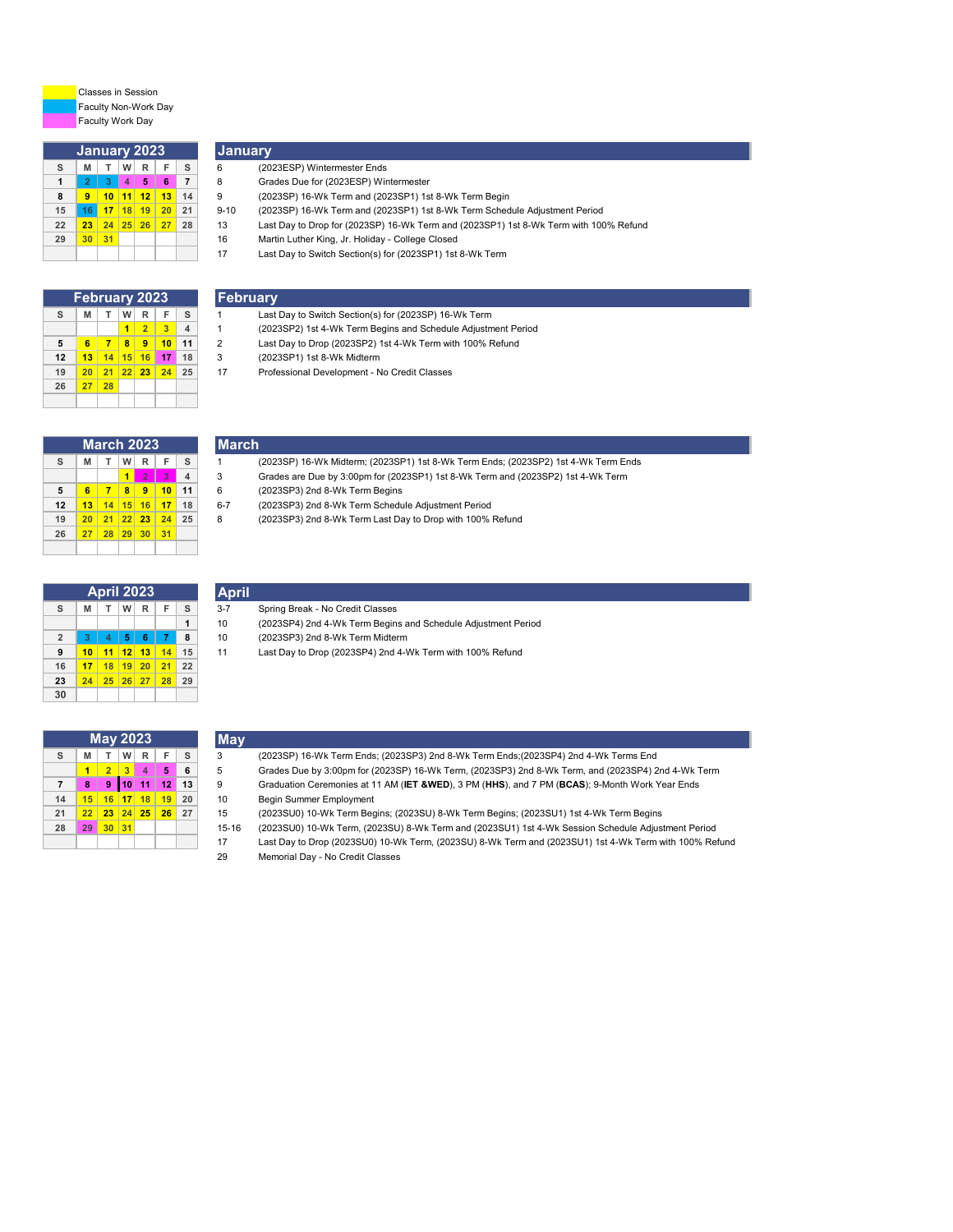Classes in Session Faculty Non-Work Day Faculty Work Day

| <b>June 2023</b> |    |         |         |    |                |                |
|------------------|----|---------|---------|----|----------------|----------------|
| s                | M  | т       | w       | R  | F              | s              |
|                  |    |         |         |    | $\overline{2}$ | $\overline{3}$ |
| $\overline{4}$   | 5  | 6       | 7       | 8  | 9              | 10             |
| 11               | 12 | 13<br>ı | 14      | 15 | 16             | 17             |
| 18               | 19 | 20      | 21      | 22 | 23             | 24             |
| 25               | 26 | 27<br>ı | 28<br>ı | 29 | 30             |                |
|                  |    |         |         |    |                |                |

| <b>July 2023</b> |    |    |    |    |    |    | <b>July</b> |                                                 |
|------------------|----|----|----|----|----|----|-------------|-------------------------------------------------|
| s                | M  |    | w  | R  | F  | s  | 4           | Observance of Independence Day - College Closed |
|                  |    |    |    |    |    |    | $3 - 7$     | Summer Break - No Credit Classes                |
| $\overline{2}$   |    |    | 5  | 6  |    | 8  | 11          | (2023SU) 8-Wk Term Ends                         |
| 9                | 10 |    | 12 | 13 | 14 | 15 | 12          | (2023SU2) 2nd 4-Wk Term Begins and Schedule A   |
| 16               | 17 | 18 | 19 | 20 | 21 | 22 | 13          | Last Day to Drop (2023SU2) 2nd 4-Wk Term with 1 |
| 23               | 24 | 25 | 26 | 27 | 28 | 29 | 28          | (2023SU0) 10-Wk Term Ends                       |
| 30               | 31 |    |    |    |    |    |             |                                                 |

**August**

**June**

| Observance of Independence Day - College Close |  |  |
|------------------------------------------------|--|--|

**S B EXAMPLE 12 (2023SU) 8-Wk Term Midterm**; (2023SU1) 1st 4-Wk Term Ends **C Grades** Due by 3:00pm for (2023SU1) 1st 4-Wk Term **1 2 3** 12 Grades Due by 3:00pm for (2023SU1) 1st 4-Wk Term

- **1** 3-7 Summer Break No Credit Classes
- **2 3 4 5 6 7 8** 11 (2023SU) 8-Wk Term Ends

**4 5 6 7 8 9 10** 16 (2023SU0) 10-Wk Term Midterm

- **9 10 11 12 13 14 15** 12 (2023SU2) 2nd 4-Wk Term Begins and Schedule Adjustment Period; Grades Due for (2023SU) 8-Wk Term
	- **16 17 18 19 20 21 22** 13 Last Day to Drop (2023SU2) 2nd 4-Wk Term with 100% Refund
- **23 24 25 26 27 28 29** 28 (2023SU0) 10-Wk Term Ends

| <b>August 2023</b> |    |                |                |                         |                |    |
|--------------------|----|----------------|----------------|-------------------------|----------------|----|
| S                  | M  | T.             | W              | $\mathsf{R}$            | F              | s  |
|                    |    |                | 2 <sup>1</sup> | $\overline{\mathbf{3}}$ | $\overline{4}$ | 5  |
| 6                  | 7  | 8              | 9 <sup>°</sup> | 10                      | $-11$          | 12 |
| 13                 | 14 |                |                | $15$   16   17          | 18             | 19 |
| 20                 | 21 | $22$   23   24 |                |                         | 25             | 26 |
| 27                 | 28 | 29 30          |                | 31                      |                |    |
|                    |    |                |                |                         |                |    |

| (2023SU2) 2nd 4-Wk Term Ends |
|------------------------------|

- **6 7 8 9 10 11 12** 8 Grades Due by 3:00pm for (2023SU0) 10-Wk Term and (2023SU2) 2nd 4-Wk Term
	-
- **13 14 15 16 17 18 19** 8 End Summer Employment Agreement **20 21 22 23 24 25 26** 9 Begin 9-Month 2023-2024 Work Year

Inclement Weather Make-Up Days Include: April 3 - 7

May 4

#### **2022-2023 ACADEMIC CALENDAR MEETING DAY SUMMARY**

Summer work period begins 10 May 2023 and ends 8 August 2023 Faculty non-work days = 26 39 week period begins 8 Aug 2022 and ends 9 May 2023

#### **Fall Semester 2022**

Semester begins 15 August 2022 and ends 7 December 2022 First 8-week session begins 15 August 2022 and ends 5 October 2022 1st 4-week session begins 12 September 2022 and ends 5 October 2022 Second 8-week session begins 10 October 2022 and ends 7 December 2022 Second 4-week session begins November 7 and ends 7 December 2022 32 MW, 30 TTH, 46 MWF



#### **Spring Semester 2023**

Wintermester begins December 12, 2022 and ends January 6, 2023 16-week Term begins 9 January 2023 and ends 3 May 2023 First 8-week Term begins 9 January 2023 and ends 1 March 2023 First 4-week Term begins 1 February 2023 and ends 1 March 2023 Second 8-week Term begins 6 March 2023 and ends 3 May 2023 Second 4-week Term begins 10 April 2023 and ends on 3 May 2023 31 MW, 31 TTH, 45 MWF